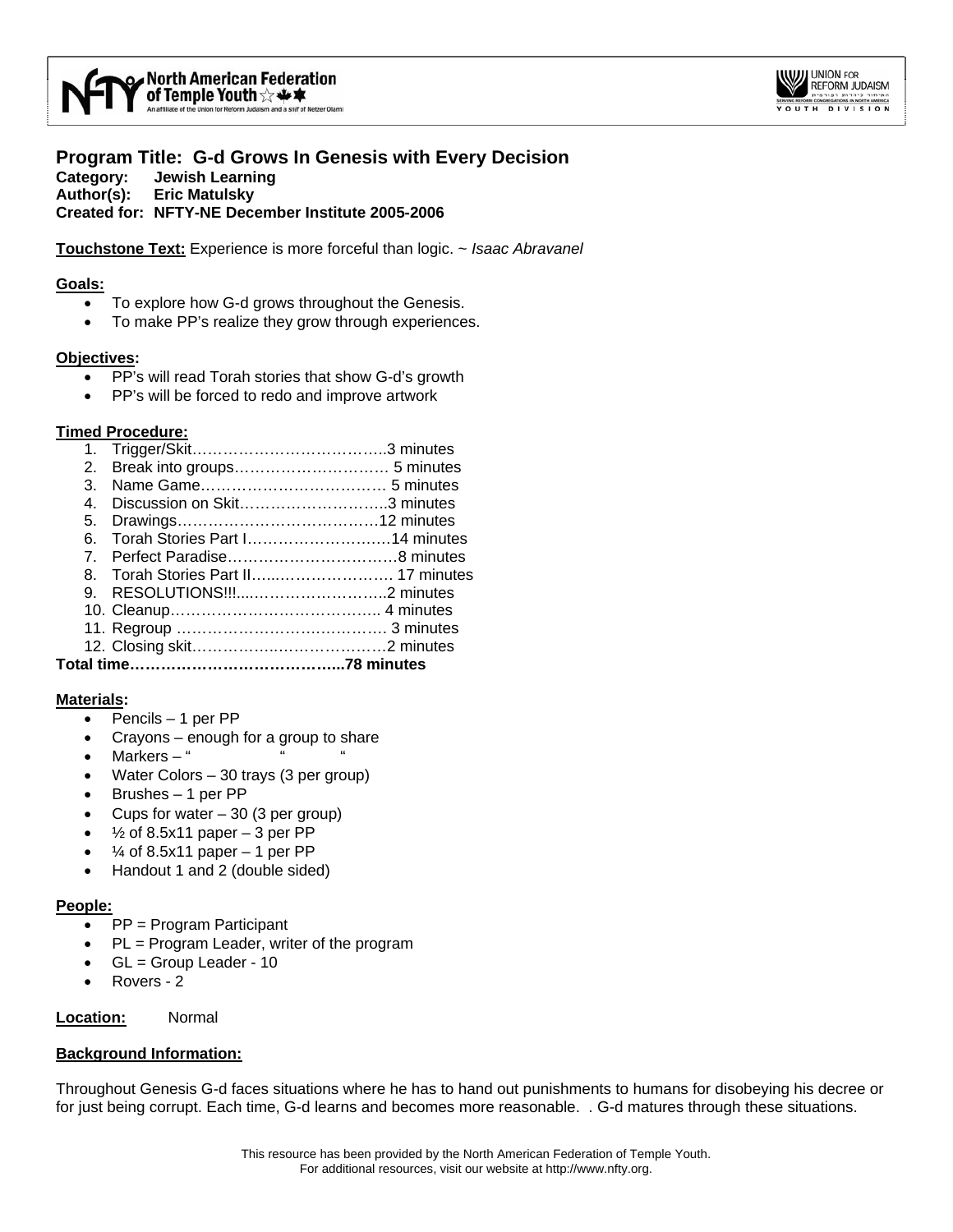

## **Detailed Procedure:**

1. Skit…………………………………………………………………3 minutes Student: Mr. Goldman, you wanted to see me? Teacher: Yes it's about your essay. It wasn't well written. Student: Well, maybe not, but I worked really hard on it. Teacher: I would still like a new copy from you on my desk in the morning. Student: But Mr. Goldman, I worked really hard on it. Can't we compromise? Perhaps, extra credit? Teacher: No I expect a new copy on my desk in the morning, no excuses. 2. Break into Groups……………………………………………………5 minutes 3. Name Game………………………………………………………….5 minutes GL: "Hey everyone what's up?! We are going to start with the always-amazing name game! Say your name, your TYG, and your favorite CD or album."

*(I'm Brad from Tidy and my favorite album is Revolver by The Beatles)* 

4. Discussion of Skit…………………………………………………… 3 minutes

GL: "So what just happened in the skit we just witnessed?"

*(Two people were examining a paper.)* 

 *(A teacher was telling his student that his work was not sufficient and that the student should start over.)* 

5. Drawings……………………………………………………………………12 minutes

GL: "On a different note we are now going to get creative! We are each going to create a drawing of our perfect world or in other words our paradise. All you'll need are pencils and crayons."

[GL hands out half sheets of paper and pencils and crayons to the group]

[GL stops the group 2 minutes later]

GL: "All right guys, stop! [GL Scans drawings and is not very happy with the products] Hmmmm this drawing is just ok. I don't think you did a good job. I'll give you guys another chance to make a drawing of your paradise. Now this time, try a little bit harder and do it a little differently. Do not use the pencils or crayons."

[GL hands out half sheets of paper, water color sets and markers]

[GL stops the group 3 minutes later]

GL: "All right lets see what we have here. [GL scans group's drawings] These are better than before but they still are not satisfactory.

GL: Do you guys think you did a good job with these drawings? Are the drawings as good as they could have been? Did you all put your utmost effort into the drawings of paradise?"

*(No we were absolutely horrendous. Yes we did we tried really hard. I don't think we could have done any better on our drawings)* 

 *(Yes. Well our drawing was good but it probably could have been better. We didn't devote all our time and effort to making our paradise perfect.)* 

GL: "Was it all that bad that you had to start all over again? I mean could there have been at least something that could have been saved from the first drawing to have been used in your revised painting?"

*(Well it was okay. I think starting over kind of motivated us to do better. There really wasn't anything that if we had saved could have made our second drawing better.)* 

 *(It really wasn't that bad, I'm not saying it was perfect but there were some aspects of the first drawing that I liked, which could have been used in the second drawing.)*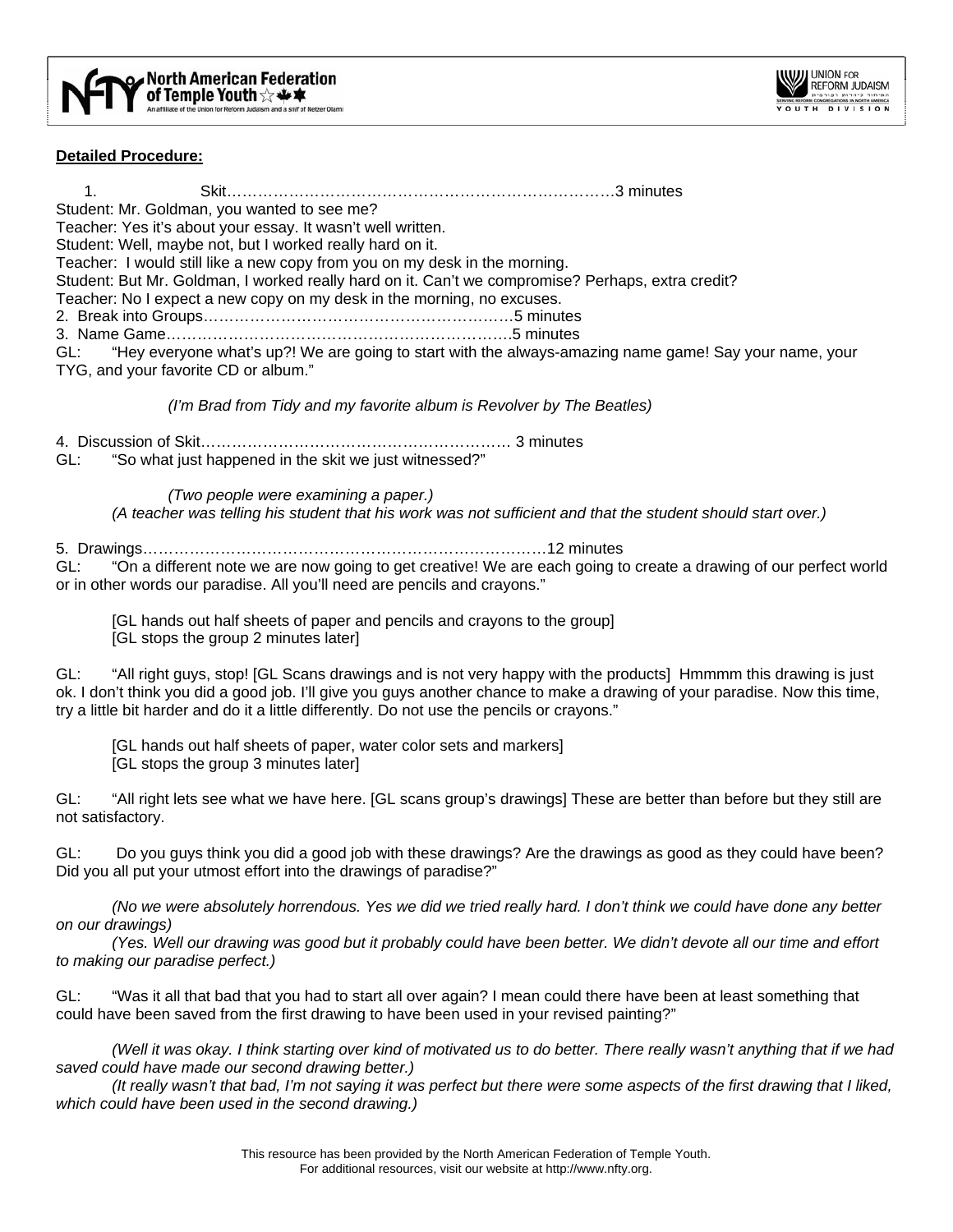

6. Torah Stories Part I…………………………………………………………14 minutes

GL: "Those are great points! Now its time for some HANDOUTS from the Torah!!!! Can I have someone volunteer to read?"

[Pass out Handout 1 – Adam and Eve; PP's read the handout]

GL: "Excellent job. In this story, what did G-d do to Adam and Eve? Was it too harsh? Was it justified?"

*(Well, G-d exiled Adam and Eve after they ate from the Tree of Knowledge of Good and Evil. It was justified because they had disobeyed G-d.)* 

 *(G-d exiled Adam and Eve from paradise because they had disobeyed him. The actions that G-d took were not justified; they were too harsh. Adam and Eve had been duped by the snake and tempted by G-d's* 

 *forbidding it. G-d shouldn't have acted immediately but should have first evaluated the situation and dealt out a fairer punishment.)* 

GL: "So are we right to say that G-d could have looked at the situation differently?"

 *(No because G-d is G-d and G-d always makes the right decisions.) (Well in retrospect yes, but in that moment G-d had no knowledge of the repercussions it would make.) (Yes because even though G-d was upset about how events unfolded G-d could have waited and thought about an accommodating punishment.)* 

GL: "Let's look at another situation where G-d dealt out a punishment. Again we are going to read popcorn style. Can I have another volunteer to start reading?"

[PP's read handout 1 – Noah's Ark]

GL: "Are there any similarities between the stories of Adam and Eve and Noah's Ark?"

*(Yes because they both show that G-d severely punishes Humans for doing the wrong thing.)*

GL: "Did G-d grow in the decisions in the punishments he made for humans?"

*(Yes. G-d's decision in Noah's Ark showed growth on G-d's part because he didn't act immediately, evaluated the situation, and acted out of necessity instead of anger (acted fairly). G-d decided not to destroy all he had created but kept some elements of the world, such as Noah and his family and two of each kind.)*

7. Perfect Paradise………………………………………………………………8 minutes

 GL: "Excellent Point! Now I'm going to give you ladies and gentlemen one more opportunity to create some artwork that I will find sufficient as representations of paradise. Remember I only expect the best."

 [GL hands out last half pieces of paper, pencils, crayons, markers, water colors, and glitter glue.] [GL stops the group after 6 minutes]

GL: "These are fabulous. You guys are amazing. Do you think your artistic vision and overall product grew throughout your different drafts of Paradise?"

*(Yes as we thought more and more about what is paradise what is the perfect world, so our skills became more focused and became better over time.)*

8. Torah Stories Part II………………………………………………………….17 minutes GL: "Stupendous job! All right, this is our last hand out. Can I have a volunteer to read?"

[GL flips to handout 2; PP's read the handout]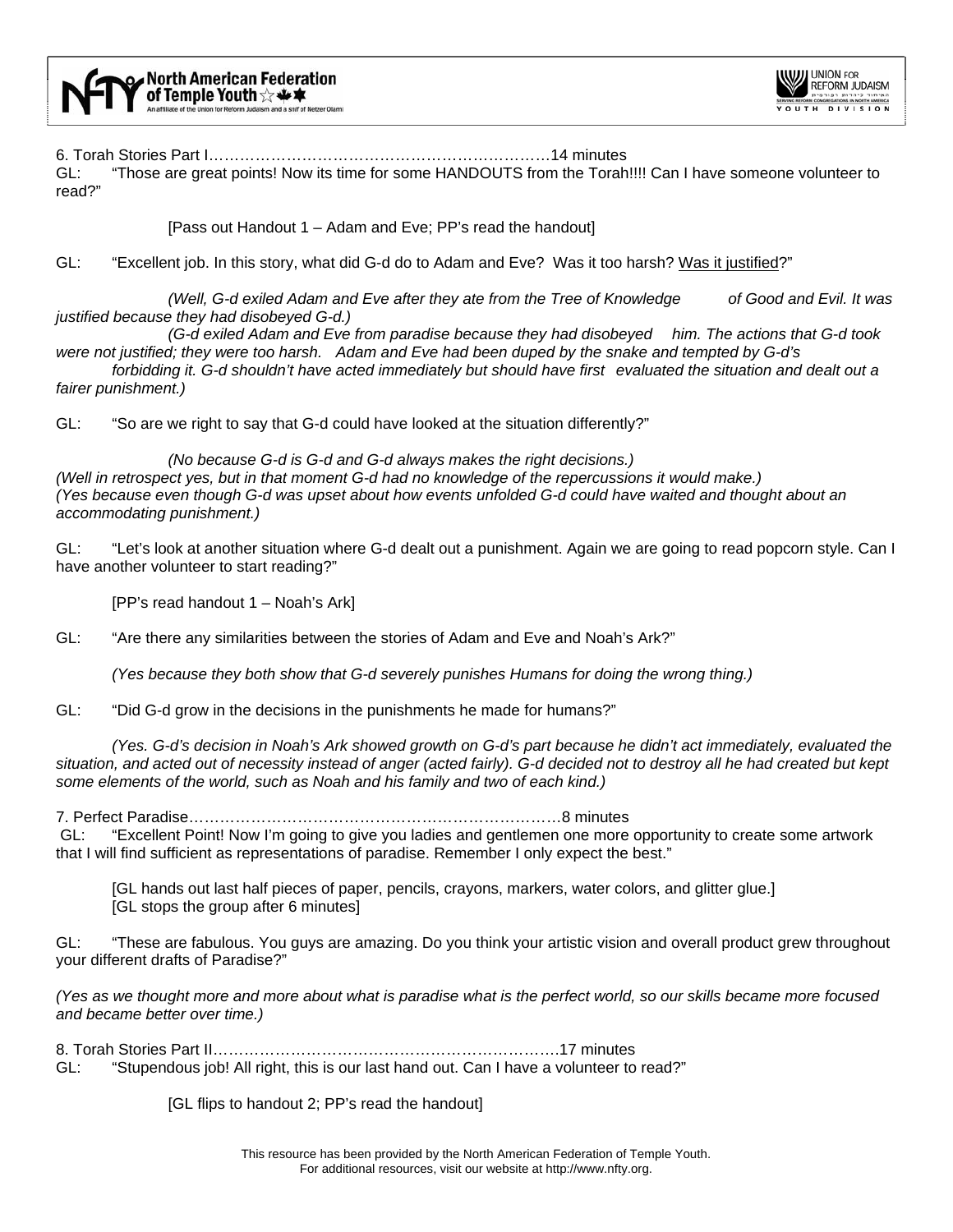

GL: "What is really different about the story about Sodom Gomorrah between the other two stories?"

*(Abraham was allowed to reason with him unlike before when G-d acted rashly and without evaluating the situation. It allowed g-d to make a rational decision.)*

GL: "Does G-d mature throughout the book of Genesis?"

*(Yes because G-d approaches each situation with more and more experience and reason than in the previous situations.)* 

GL: "Right on the money. What are some personal examples of growth through experience?"

[PP's share experiences]

Example: *(I fought with a friend and didn't handle the situation well, but when I fought with another friend later; I knew how to handle the situation better.)* 

GL: "How do you react when you think about this: G-d, who is the ubiquitous, omnipotent, creator-of-the-world figure of the Torah grows and matures with experience; but as you know, maturing because of experience is such a natural and important aspect of *human* life?"

[PP's share reactions… "it's really cool", "g-d is more like us"…something deep and insightful like (and more expanded than) that]

GL: "How does one use experiences to grow?"

*(Well one grows through experiences by taking anything that happened in the past and apply it to the present and future.)* 

GL: "In the stories we read G-d takes his past experiences of dealing with evil cities and apply them to the present situation. We as human go through this process too, however, we also take past experiences and instead use them to change ourselves for the future. How and why do we do this in our lives?"

*(We do this to make ourselves more aware and prepared for what may come our way.)…(Any other good responses are ok.)* 

| the future?"                                                                                                                                                                                                                            | GL: "Especially for this time of the year how do we take past experiences and                                          |  | apply them to      |
|-----------------------------------------------------------------------------------------------------------------------------------------------------------------------------------------------------------------------------------------|------------------------------------------------------------------------------------------------------------------------|--|--------------------|
|                                                                                                                                                                                                                                         | (Resolutions!!!!!!)                                                                                                    |  |                    |
| GL:                                                                                                                                                                                                                                     | "Can someone give me a specific example of how we use our past<br>make resolutions?"                                   |  | experiences to     |
| [GL chooses only one PP to answer]<br>(Example: When I wasn't exercising I wasn't feeling self confident so I made a resolution to go to the gym more often.)                                                                           |                                                                                                                        |  |                    |
| GL:                                                                                                                                                                                                                                     | "Great example!!! Now let's take a moment to reflect on our experiences<br>create a resolution for the upcoming year." |  | from this year and |
|                                                                                                                                                                                                                                         | [GL hands out paper to PP's for resolutions; Make sure NAME AND<br>paper. Then collect resolutions]                    |  | TYG are on the     |
|                                                                                                                                                                                                                                         |                                                                                                                        |  |                    |
| "Now since you guys did a great job on all your depictions of paradise I am now going to collect them to hang up<br>GL:<br>throughout manor house. Now in an orderly fashion could everyone please help cleanup the drawing materials." |                                                                                                                        |  |                    |
|                                                                                                                                                                                                                                         |                                                                                                                        |  |                    |
|                                                                                                                                                                                                                                         | in the contract of the contract of the contract of the contract of the contract of the contract of the contract of     |  |                    |

This resource has been provided by the North American Federation of Temple Youth. For additional resources, visit our website at http://www.nfty.org.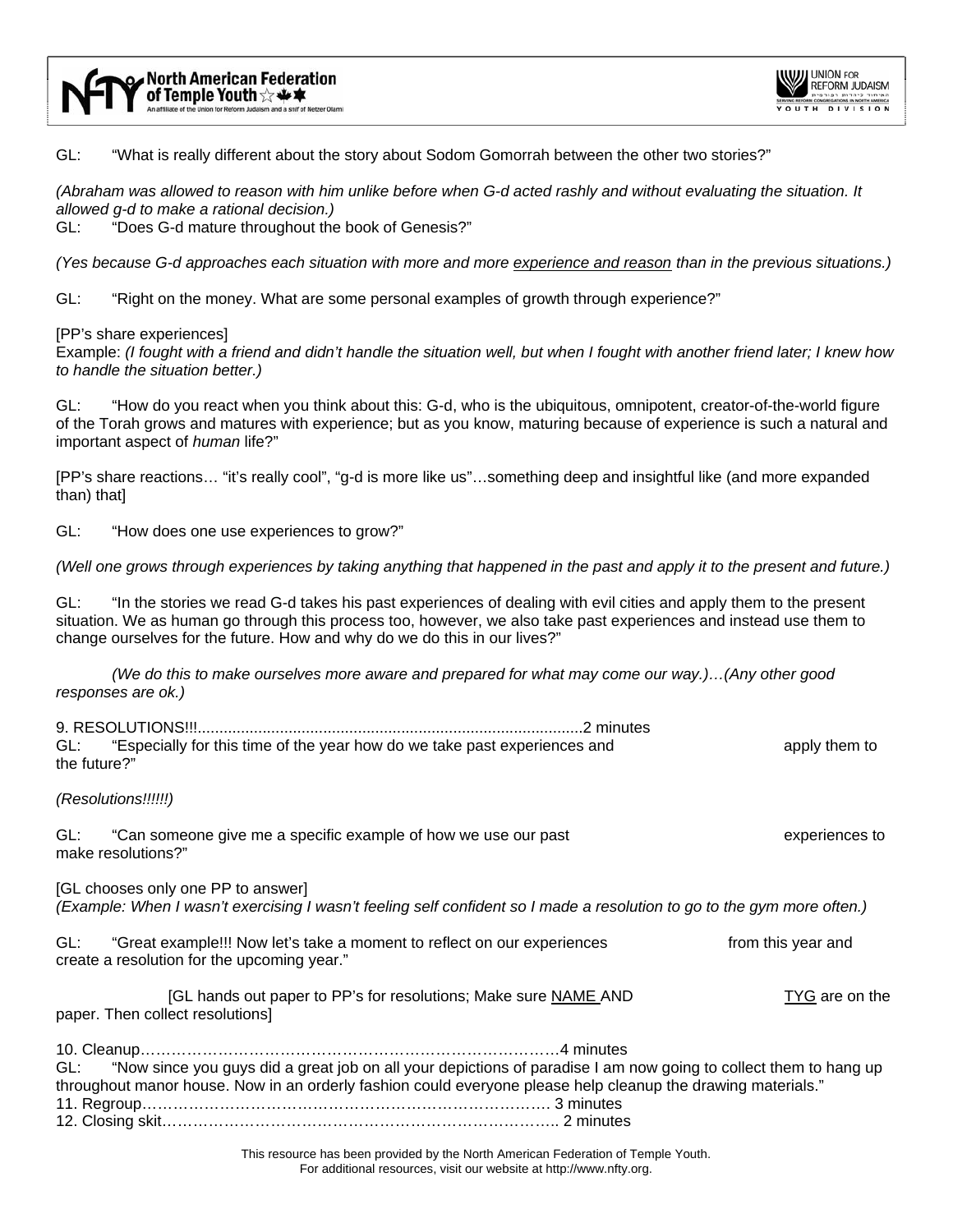



Student 1: I stayed up real late last night just so I could finish this paper for you. I hope you are happy because I now have influenza and pneumonia.

[Student 1 exit Student 2 enter]

Student 2: Mr. Goldman, you wanted to see me after class?

Teacher: Yes it's about your essay. It wasn't well written.

Student 2: Well, maybe not, but I worked really hard on it.

Teacher: Well what if we work on it together?

Student 2: Mr. Goldman, I really appreciate that! Thank you!

PL: "All right guys you actually did do a great job on your pictures of paradise and because you guys did such a great job, we are going to display your artwork so everyone can see what a beautiful job you did."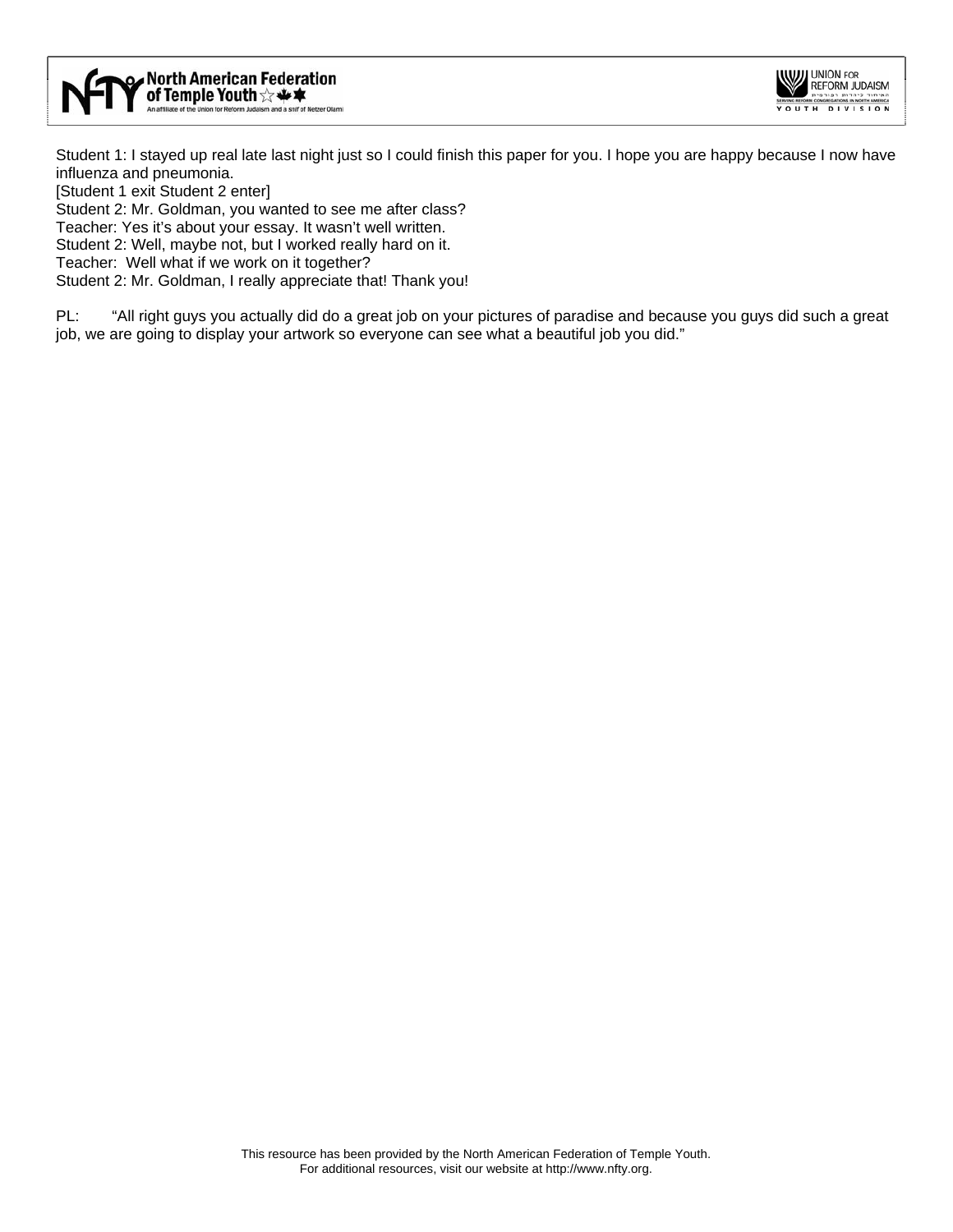

## **Handout 1 Eric Matulsky Peulah 1, Tuesday P.M., December Institute 2005**

# **Adam and Eve**

 Adam and Eve lived in the Garden of Eden; they were naked, but they felt no shame. A clever and deceitful serpent enticed Eve to eat an apple from the Tree of Knowledge of Good and Evil. Eve ate some of the fruit and then gave some to her husband to eat as well. However, G-d had said, "You shall not eat of it or touch it, lest you die" (Genesis 3:3). Well, they didn't die, but their eyes were opened to good and evil; they realized they were naked.

 Later, G-d was roaming about the Garden and looking for Adam and Eve. They told G-d they were hiding because they heard the sound of G-d in the Garden and were afraid because they were naked. G-d realized that they had broken the only rule of living in the Garden, to not eat from tree. G-d immediately began to give out punishments.

 First, G-d punished the serpent: "because you did this, more cursed shall you be than all the cattle and all the wild beasts: on your belly shall you crawl and dirt shall you eat all the days of your life" (Genesis 3:14). Then G-d punishes Eve: "I will make most severe your pangs in childbearing; in pain you shall bear children. Yet your urge shall be for your husband, and he shall rule over you" (Genesis 3:16). And finally, G-d punishes Adam: "Because you did as your wife said and ate the tree about which I commanded you, 'You shall not eat of it,' cursed be the ground because of you; by toil shall you eat of it all the days of your life: thorns and thistles shall it sprout for you. But your food shall be the grasses of the field: by the sweat of your brow shall you get bread to eat, until you return to the ground – for from it you were taken. For dust you are, and to dust you shall return" (Genesis 3:17-19).

# **Noah's Ark**

"The Lord saw how great was man's wickedness on Earth, and how every plan devised by his mind was nothing but Evil at the time" (Genesis 6:5). G-d was upset by the evil path that man had taken and decided that action was necessary. G-d regretted creating everything on Earth and wanted to destroy it, but Noah, a righteous man, found favor with G-d. G-d decided to flood the earth but save Noah, his family, and a male and a female of each type of animal, and Noah built an ark.

 "All the fountains of the great-deep burst apart, all flood-gates of the sky broke open. The rain fell on the earth 40 days and 40 nights" (Genesis 7:11-12). The Earth was flooded; water rose higher than the mountains. After 150 days, the waters began to recede and Noah sent out a dove to see if the waters had decreased from the surface of the ground. Noah sent out a dove to scout the land; the  $2^{nd}$  time, it returned with an olive leaf in its bill. The Earth was dry again!

 Noah, his family, and the animals returned to land and were blessed by G-d. And G-d resolved, " 'Never again will I doom the Earth because of man...nor will I ever again destroy every living being, as I have done" (Genesis 8:21).